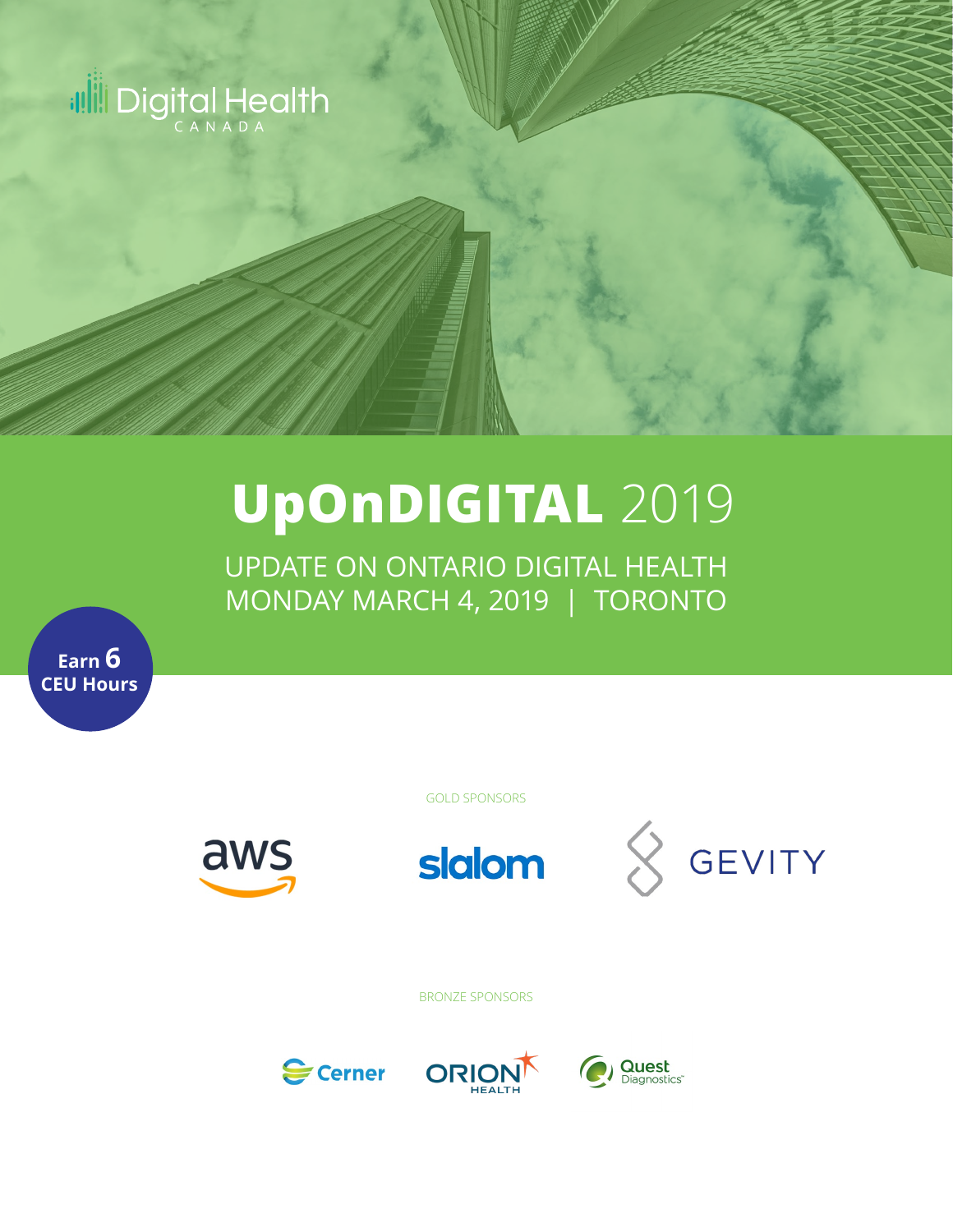# **UpOnDIGITAL 2019** Morning Program

## 8am Registration and Networking Breakfast

8:30am Welcome and Opening Remarks *Mark Casselman, CEO, Digital Health Canada*

#### 8:45am OPENING KEYNOTE

*Keynote Speaker: Dr. Rueben Devlin, Special Advisor and Chair of the Premier's Council on Improving Health Care and Ending Hallway Medicine*

### 9:20am PANEL DISCUSSION Shared Services Organizations

*Marc Lemaire, Chief Procurement Officer, Vice President Strategic Sourcing, Mohawk MedBuy Dov Klein, Vice President Innovation and Strategic Partnerships, Plexxus Catherine Brown, CEO, HSSOntario*

### 10am Virtual Care: Essential to Connecting People and Care, Better and Faster

Ontario is on the verge of major healthcare system transformation. As we work together to help drive this change, virtual care will be key to connecting the people and care needed to deliver the best possible outcomes for everyone. This presentation will highlight innovative virtual care ideas and activities already underway and will highlight significant lessons learned to help guide the new path forward.

*Dr. Ed Brown, Founder and CEO, Ontario Telemedicine Network*

10:30am Networking Break

10:50am Making a Difference with PrescribeIT™

PrescribeIT™ goes beyond technology to address pressing health care priorities including privacy and the opioid crisis. Three years ago, Canada Health Infoway set out with a vision to create a single national e-prescribing service for the benefit of all Canadians. Today, PrescribeIT™ is offers a simple service that delivers exponential value to pharmacy, prescribers, patients and healthcare systems. Now in selected communities across Ontario, Alberta and New Brunswick, the vision is becoming a reality. Join Bobbi Reinholdt, EVP PrescribeIT™ to learn more about the journey and what are plans are for the future.

*Bobbi Reinholdt, Executive Vice President, PrescribeIT™*

11:20am Toronto: Opportunities in Health Tech and AI

With AI and other tech applications in healthcare filling the headlines, what are the opportunities for development and implementation in Toronto (Canada)?

*Ella Korets-Smith, CEO and Director, TOHealth!*

11:45am Networking Lunch and KEYNOTE (12:20 pm)











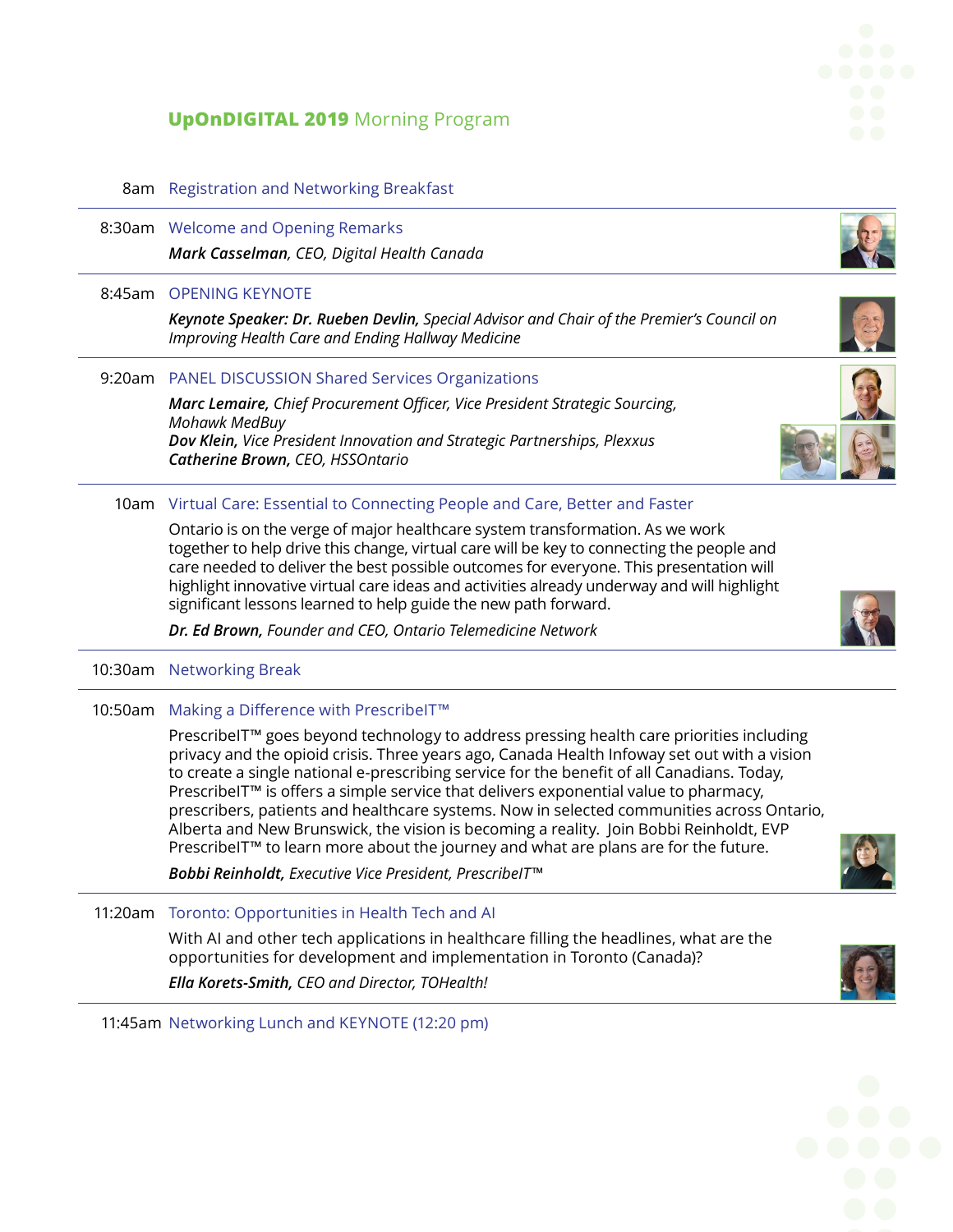# **UpOnDIGITAL 2019** Afternoon Program

12:20pm KEYNOTE What's on the Horizon in Digital Health for Primary Care Physicians in 2019? *Keynote Speaker: Sarah Hutchison, CEO, OntarioMD*

1:10pm PANEL DISCUSSION Hospital-based Innovation Initiatives

*Mark Rajack, Project Director, Partnerships and Innovation, Niagara Health Dr. David Jaffray, Executive Vice President, Technology and Innovation, UHN Ted Scott, Vice President Research & Chief Innovation Officer, Hamilton Health Sciences Robert Bull, Vice President, Finance, Technology and Innovation, Chief Financial Officer and Chief Information Officer, Southlake Regional Health Centre*

## 2:00pm Networking Break

# 2:30pm PRESENTATION Open for Innovation

eHealth Ontario's Innovation Lab is a virtual lab environment that provides innovators and solution providers with the opportunity to demonstrate the value of electronic health record (EHR) integration and transformation of patient care. The goal of this "sandbox" is to provide a safe place for experimentation, thus fostering a culture of innovation, particularly among consumer-facing initiatives.

*Mike Van-Hooydonk, Director of Solution Architecture, eHealth Ontario Vipin Saini, Initiative Lead, eHealth Ontario*

## 3:10pm PRESENTATION What Have We Learned Thus Far: Ontario's Digital Health Innovation Projects

Adoption of innovation is critical to meet the increasing commitment to putting the needs of people and patients at the centre of the Ontario health care system. This session presents how programming such as Health Technologies Fund (HTF) and REACH are helping to enable accelerating evaluation, procurement, adoption and diffusion of made-in-Ontario health technologies in the Ontario health system.

*Jennifer Moles, Innovation Procurement Manager, Ontario Centres of Excellence Bailey Griffin, Manager, Virtual Care Program, WIHV, Women's College Hospital*

# 3:40pm CLOSING DISCUSSION Value-Based Health Care Models

*Allison Costello, Acting Director, Policy and Innovation and HQO Liaison and Program Development Branches, Ministry of Health and Long-Term Care*

## 4:10pm Closing Remarks

*Mark Casselman, CEO, Digital Health Canada*